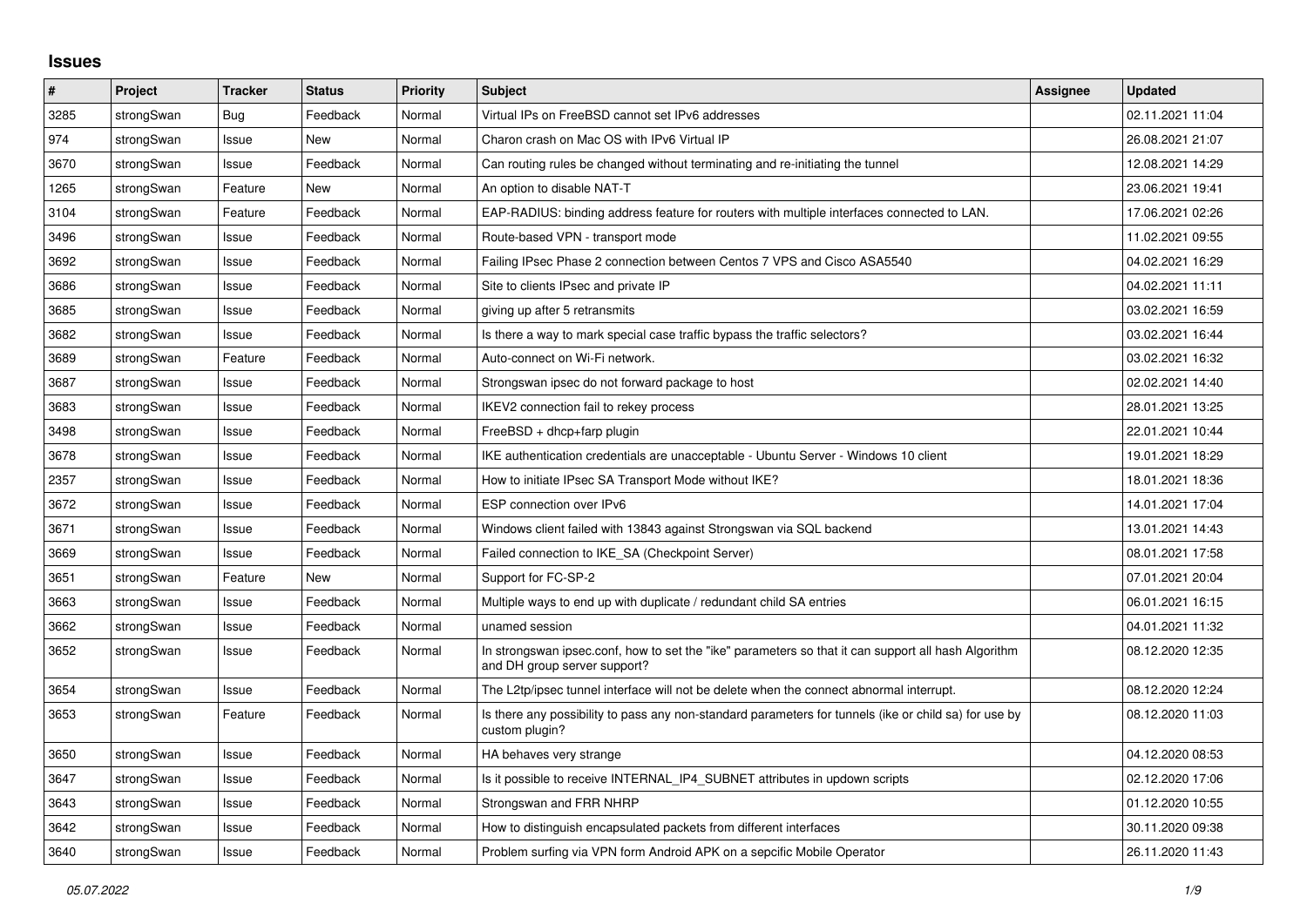| $\sharp$ | Project    | <b>Tracker</b> | <b>Status</b> | <b>Priority</b> | <b>Subject</b>                                                                                               | <b>Assignee</b> | <b>Updated</b>   |
|----------|------------|----------------|---------------|-----------------|--------------------------------------------------------------------------------------------------------------|-----------------|------------------|
| 3630     | strongSwan | Issue          | Feedback      | Normal          | The certificate is loaded but not used.                                                                      |                 | 18.11.2020 10:29 |
| 3628     | strongSwan | Issue          | Feedback      | Normal          | Constant `retransmit` while establishing CHILD_SA                                                            |                 | 16.11.2020 10:14 |
| 3629     | strongSwan | Issue          | Feedback      | Normal          | IPSec enc only on specific dport/proto                                                                       |                 | 16.11.2020 10:04 |
| 3625     | strongSwan | Issue          | Feedback      | Normal          | Always on VPN when the client is on the same LAN as the VPN server                                           |                 | 10.11.2020 18:45 |
| 3618     | strongSwan | Issue          | Feedback      | Normal          | Use side-band to configure strongswan's                                                                      |                 | 09.11.2020 10:38 |
| 3616     | strongSwan | Issue          | Feedback      | Normal          | With Strongswan 5.7.2, unique=never not allowing multiple clients to establish tunnels with same<br>identity |                 | 05.11.2020 12:32 |
| 3617     | strongSwan | Issue          | Feedback      | Normal          | full-offload swanctl.conf                                                                                    |                 | 03.11.2020 17:24 |
| 3614     | strongSwan | Issue          | Feedback      | Normal          | Certificate renewal for about to expire certificates                                                         |                 | 30.10.2020 13:30 |
| 3613     | strongSwan | Issue          | Feedback      | Low             | Load-test jobs scheduled after tunnels are terminated                                                        |                 | 28.10.2020 12:06 |
| 3607     | strongSwan | Issue          | Feedback      | Normal          | statusall option reports transport established two or three times per IP at start-up                         |                 | 27.10.2020 16:48 |
| 3611     | strongSwan | Issue          | Feedback      | Normal          | Unable to Send Traffic Using NAT on EC2 Instance                                                             |                 | 27.10.2020 16:35 |
| 3610     | strongSwan | Issue          | Feedback      | Normal          | farp plugin conflicts with DHCP service                                                                      |                 | 26.10.2020 18:06 |
| 3609     | strongSwan | Issue          | Feedback      | Normal          | Potential DNS server IP address conflicts                                                                    |                 | 26.10.2020 11:12 |
| 3597     | strongSwan | Issue          | Feedback      | Normal          | IPSec Client on CentOS 8 - Can't connect using ShrewSoft VPN config file                                     |                 | 21.10.2020 16:38 |
| 3604     | strongSwan | Issue          | Feedback      | Normal          | Email Notification on down status                                                                            |                 | 21.10.2020 10:54 |
| 3596     | strongSwan | Issue          | Feedback      | Normal          | no issuer certificate found for                                                                              |                 | 21.10.2020 03:27 |
| 3603     | strongSwan | Issue          | Feedback      | Normal          | dns issue in config mode                                                                                     |                 | 20.10.2020 11:50 |
| 3592     | strongSwan | Issue          | Feedback      | Normal          | Tunnel reported as established but log show "found encrypted payload, but no transform set"                  |                 | 20.10.2020 10:37 |
| 3598     | strongSwan | Issue          | Feedback      | Normal          | swanctl on Windows: Support aborting execution                                                               |                 | 19.10.2020 15:01 |
| 3593     | strongSwan | Issue          | Feedback      | Normal          | Need variable tracking make_before_break state into updown scripts                                           |                 | 13.10.2020 09:59 |
| 3588     | strongSwan | Issue          | Feedback      | Normal          | VPN setup over 4G                                                                                            |                 | 08.10.2020 14:13 |
| 3573     | strongSwan | Issue          | Feedback      | Normal          | ike2 and transit traffic                                                                                     |                 | 05.10.2020 10:55 |
| 3580     | strongSwan | Issue          | Feedback      | Normal          | encapsulation and packets not routing into tunnel problems                                                   |                 | 02.10.2020 10:03 |
| 3577     | strongSwan | Issue          | Feedback      | Normal          | StrongSwan Connection adding and deleting over network.                                                      |                 | 28.09.2020 15:13 |
| 3578     | strongSwan | Issue          | Feedback      | Normal          | ipsec connection to FortiClient VPN                                                                          |                 | 28.09.2020 15:08 |
| 3576     | strongSwan | Issue          | Feedback      | Normal          | strongswan on openwrt virtual ip inside ipsec tunnel                                                         |                 | 25.09.2020 17:01 |
| 3575     | strongSwan | Issue          | Feedback      | Normal          | Tunnel of IPv6 Over IPv4 not accespting Jumbo Packets                                                        |                 | 23.09.2020 16:44 |
| 3568     | strongSwan | Issue          | Feedback      | Normal          | vpn connection is unstable                                                                                   |                 | 23.09.2020 16:28 |
| 3566     | strongSwan | Issue          | Feedback      | Normal          | Number of simultaneous connections limited to 1000 in a cluster                                              |                 | 18.09.2020 09:46 |
| 3565     | strongSwan | Issue          | Feedback      | Normal          | Filtering out logs or plugin in to do so                                                                     |                 | 16.09.2020 11:45 |
| 3564     | strongSwan | Issue          | Feedback      | Normal          | Out of order packets are generated if strong swan is running on multiple cores                               |                 | 16.09.2020 10:01 |
| 3561     | strongSwan | Issue          | Feedback      | Normal          | Azure P2S VPN Linux connection error                                                                         |                 | 15.09.2020 12:22 |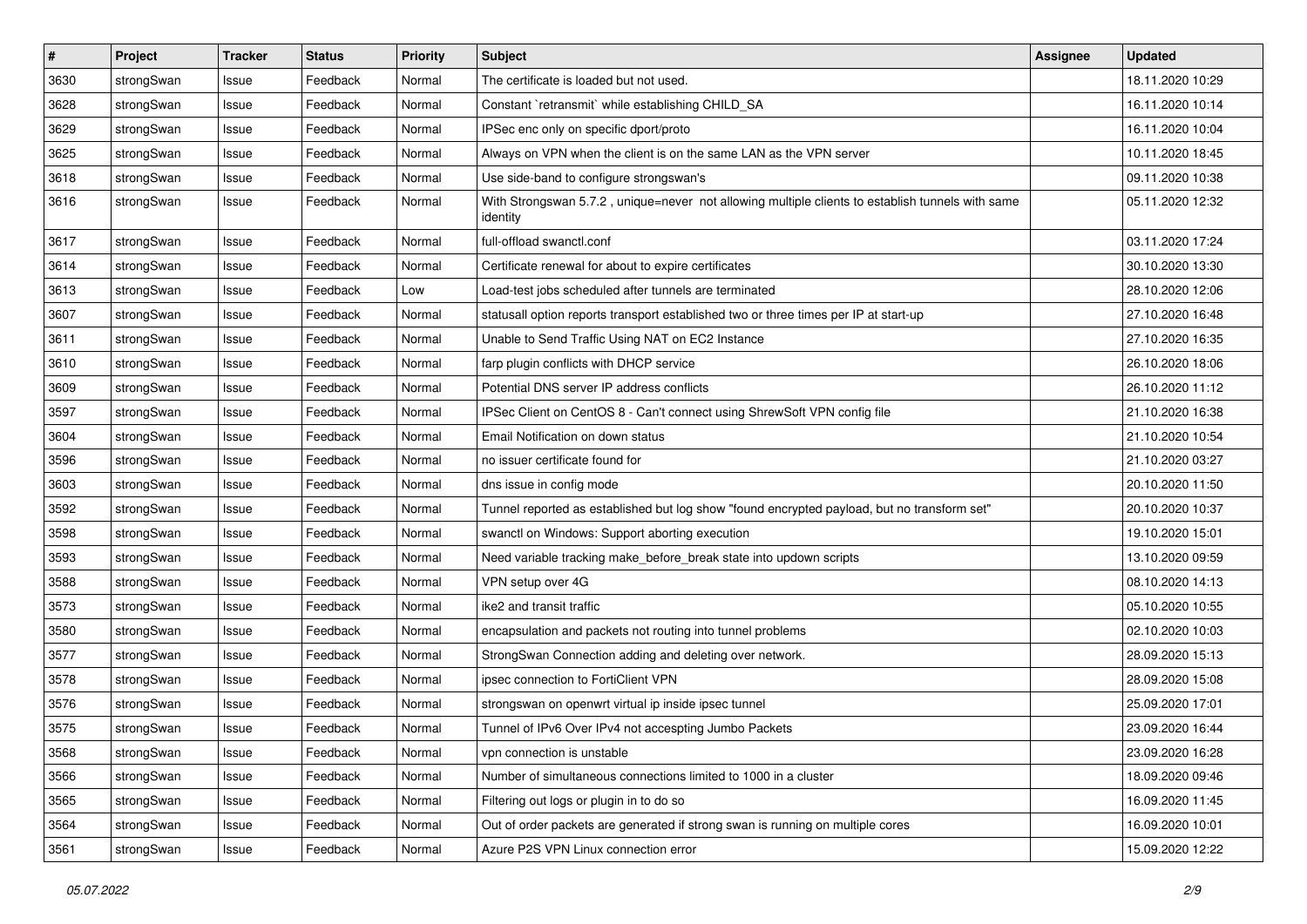| $\pmb{\#}$ | Project    | <b>Tracker</b> | <b>Status</b> | <b>Priority</b> | <b>Subject</b>                                                                                          | <b>Assignee</b> | <b>Updated</b>   |
|------------|------------|----------------|---------------|-----------------|---------------------------------------------------------------------------------------------------------|-----------------|------------------|
| 3558       | strongSwan | Issue          | Feedback      | Normal          | deleting half open IKE_SA with x.x.x.x after timeout with iOS device                                    |                 | 05.09.2020 21:23 |
| 3536       | strongSwan | Issue          | Feedback      | Normal          | When Create multiple tunnels restart ipsec service will establish fail.                                 |                 | 03.09.2020 13:58 |
| 3537       | strongSwan | Issue          | Feedback      | Normal          | IPv6 Packets are not transferred from server to client through IPSec using RPC protocol                 |                 | 01.09.2020 12:50 |
| 3552       | strongSwan | Issue          | Feedback      | Normal          | Internet disconnects after once VPN is established                                                      |                 | 30.08.2020 05:35 |
| 3545       | strongSwan | Issue          | New           | Normal          | Configuration model for multiple-VRF tunnel endpoints                                                   |                 | 18.08.2020 13:50 |
| 3534       | strongSwan | Issue          | New           | Urgent          | use of strongswan, ipvlan L2 and kernel ipsec                                                           |                 | 04.08.2020 20:59 |
| 3392       | strongSwan | Issue          | Feedback      | Normal          | mark=%unique and no Internet-connection with VPN                                                        |                 | 31.07.2020 15:26 |
| 3524       | strongSwan | Issue          | New           | Urgent          | Routing public IP addresses thru the VPN tunnel (Peer is Cisco ISR)                                     |                 | 24.07.2020 03:15 |
| 3490       | strongSwan | Issue          | Feedback      | Normal          | Selecting incorrect auth mode for IKEv1                                                                 |                 | 21.07.2020 21:26 |
| 3516       | strongSwan | Issue          | Feedback      | Normal          | Close IKE_SA after expiry without rekey/reauth                                                          |                 | 20.07.2020 19:32 |
| 2701       | strongSwan | Issue          | New           | Normal          | Low bandwidth when Iperfing data thorugh IPSEC tunnel                                                   |                 | 07.07.2020 13:38 |
| 3499       | strongSwan | Issue          | Feedback      | Normal          | ISAKMP Signature hash algorithm / EAP-TLS Authentification                                              |                 | 30.06.2020 10:40 |
| 3500       | strongSwan | Issue          | Feedback      | Normal          | swanctl --list-cert not listing all certs                                                               |                 | 29.06.2020 15:25 |
| 3457       | strongSwan | Feature        | New           | Low             | user-friendly pkcs11 certificate selection                                                              |                 | 22.05.2020 12:52 |
| 3456       | strongSwan | Feature        | New           | Low             | move to github/gitlab                                                                                   |                 | 22.05.2020 12:27 |
| 3442       | strongSwan | Issue          | Feedback      | Normal          | Apply policy based on network interface in transport mode                                               |                 | 13.05.2020 10:53 |
| 3441       | strongSwan | Feature        | New           | Normal          | [Android] Lock modification of VPN configurations on work devices                                       |                 | 11.05.2020 10:00 |
| 2160       | strongSwan | Issue          | Feedback      | Normal          | support for opportunistic encryption                                                                    |                 | 06.05.2020 10:32 |
| 3422       | strongSwan | Feature        | Feedback      | Normal          | Allow multiple local.id to be specified in a single connection?                                         |                 | 23.04.2020 13:19 |
| 3400       | strongSwan | Issue          | Feedback      | Normal          | Windows 10 IKEv2 rekeying fails                                                                         |                 | 16.04.2020 17:08 |
| 3403       | strongSwan | Issue          | Feedback      | Normal          | IKEv2 natd false detection                                                                              |                 | 09.04.2020 14:19 |
| 3398       | strongSwan | Feature        | New           | Normal          | Android client - allow configuring eap_id with EAP-TLS                                                  |                 | 06.04.2020 23:19 |
| 3389       | strongSwan | Issue          | Feedback      | Normal          | Child SAs not getting created after rekeying                                                            |                 | 30.03.2020 15:45 |
| 817        | strongSwan | Issue          | Feedback      | Normal          | IKEv2 IPv6 Router Advertisement                                                                         |                 | 27.03.2020 17:14 |
| 1057       | strongSwan | Feature        | New           | Normal          | conn switching based on eap identity                                                                    |                 | 24.03.2020 10:14 |
| 3377       | strongSwan | Issue          | Feedback      | Normal          | Interface ID not configured during HA synchronization                                                   |                 | 18.03.2020 10:15 |
| 3366       | strongSwan | Issue          | Feedback      | Normal          | Uninstall "any" trap policy if start_action=trap with virtual IPs is used                               |                 | 13.03.2020 14:57 |
| 3342       | strongSwan | Issue          | Feedback      | Normal          | Certain fields in Storngswan on Firestick4K are not editable                                            |                 | 20.02.2020 09:36 |
| 3326       | strongSwan | Issue          | New           | Normal          | update custom routing table (table 220 by default) with new routes if new networks and routes<br>appear |                 | 10.02.2020 12:01 |
| 3307       | strongSwan | Issue          | Feedback      | Normal          | Probable non compliance with RFC 7296 wrt traffic selector narrowing?                                   |                 | 14.01.2020 16:19 |
| 3304       | strongSwan | Issue          | Feedback      | Normal          | Found unsupported critical X.509 extension: X509v3 Name Constraints                                     |                 | 13.01.2020 14:50 |
| 3298       | strongSwan | Issue          | New           | Normal          | strategies to improve strongswan performance per single SA                                              |                 | 23.12.2019 14:05 |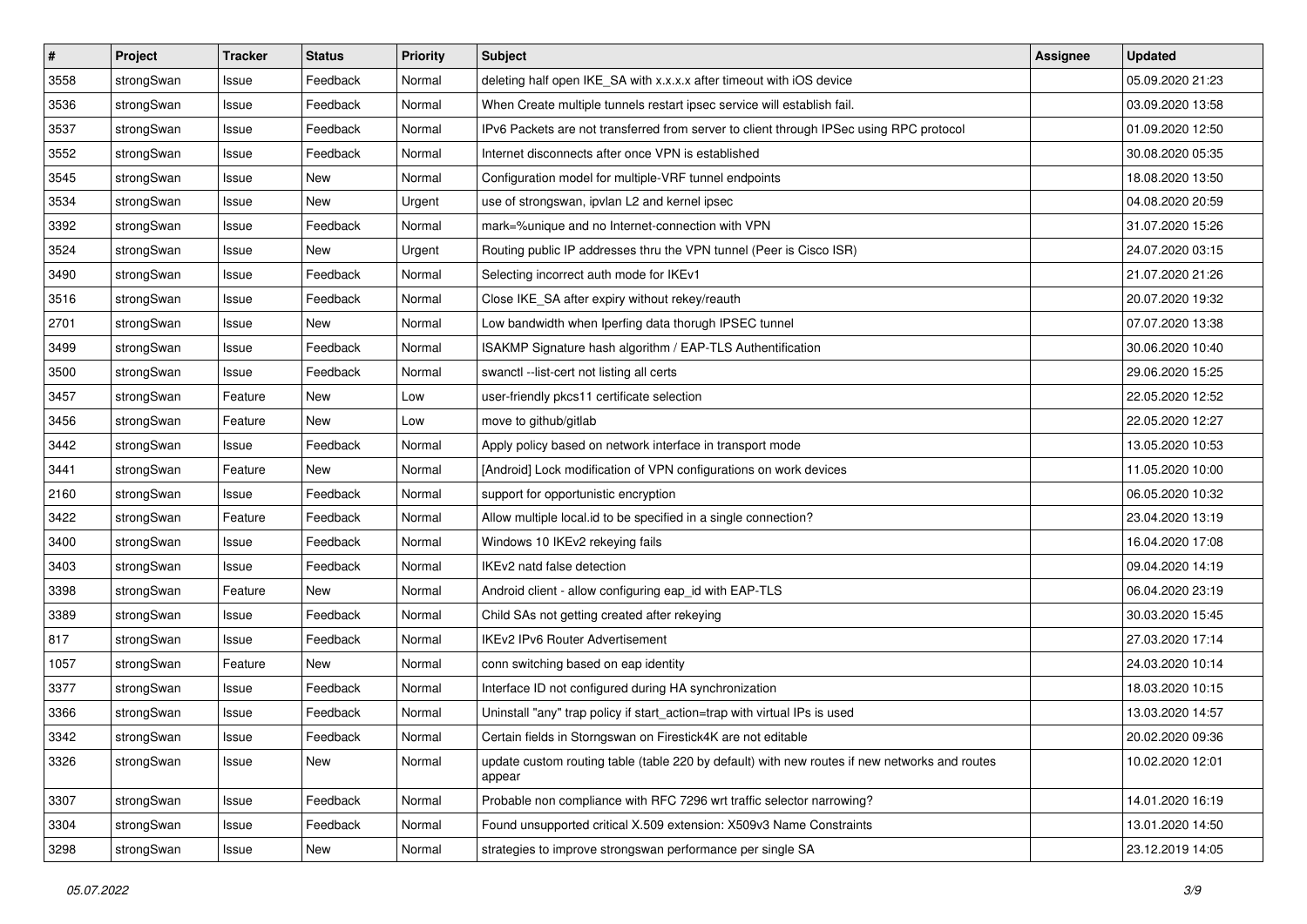| $\sharp$ | Project    | <b>Tracker</b> | <b>Status</b> | <b>Priority</b> | <b>Subject</b>                                                                                              | <b>Assignee</b> | <b>Updated</b>   |
|----------|------------|----------------|---------------|-----------------|-------------------------------------------------------------------------------------------------------------|-----------------|------------------|
| 3282     | strongSwan | Issue          | Feedback      | Normal          | Android VPN client keeps retrying in airplane mode                                                          |                 | 29.11.2019 16:06 |
| 3276     | strongSwan | Feature        | Feedback      | Low             | N1_MODE_CAPABILITY                                                                                          |                 | 21.11.2019 16:49 |
| 3268     | strongSwan | Issue          | Feedback      | Normal          | Traffic disruption -- policy-based VPN to AWS VPN service                                                   |                 | 15.11.2019 16:53 |
| 3254     | strongSwan | Issue          | Feedback      | Normal          | Log level in android level                                                                                  |                 | 08.11.2019 08:36 |
| 3244     | strongSwan | Feature        | New           | Low             | eap-peap on android                                                                                         |                 | 04.11.2019 10:17 |
| 104      | strongSwan | Feature        | Feedback      | Normal          | Postgresql Db Support                                                                                       |                 | 04.09.2019 10:05 |
| 3162     | strongSwan | Feature        | Feedback      | Normal          | Strongswan Android support for default DNS suffixes (UNITY_DEF_DOMAIN flag)                                 |                 | 29.08.2019 10:29 |
| 3159     | strongSwan | Issue          | New           | High            | backup ipsec tunnels                                                                                        |                 | 26.08.2019 14:28 |
| 3151     | strongSwan | Issue          | Feedback      | Normal          | Forecast stops forwarding multicast                                                                         |                 | 26.08.2019 14:06 |
| 3154     | strongSwan | Issue          | Feedback      | Normal          | signature validation failed only with sha2                                                                  |                 | 20.08.2019 11:51 |
| 3135     | strongSwan | Feature        | Feedback      | Normal          | Android client - settings for connection re-try                                                             |                 | 12.08.2019 16:32 |
| 3122     | strongSwan | Issue          | Feedback      | Normal          | Strongswan software iterupts                                                                                |                 | 18.07.2019 02:27 |
| 3097     | strongSwan | Issue          | Feedback      | Normal          | charon restart behaviour                                                                                    |                 | 24.06.2019 16:09 |
| 3075     | strongSwan | Feature        | New           | Normal          | <b>IPsec Labelling</b>                                                                                      |                 | 29.05.2019 17:09 |
| 3072     | strongSwan | Issue          | Feedback      | Normal          | Windows 10: setting WFP SA SPI fails with error 0x80320014                                                  |                 | 29.05.2019 14:34 |
| 2750     | strongSwan | Issue          | Feedback      | Normal          | setting WFP SA SPI failed: 0x80320035                                                                       |                 | 27.05.2019 11:59 |
| 3041     | strongSwan | Issue          | Feedback      | Low             | fail2ban or equivalent                                                                                      |                 | 06.05.2019 09:07 |
| 2966     | strongSwan | Issue          | Feedback      | Normal          | Problems with large amount of subnets in leftsubnet configuration                                           |                 | 02.04.2019 10:35 |
| 2972     | strongSwan | Feature        | Feedback      | Normal          | how to add X509v3 Key Usage: Key Encipherment                                                               |                 | 13.03.2019 13:59 |
| 2964     | strongSwan | Issue          | Feedback      | Normal          | Route to IKE Gateway Fails to Update Under Particular Configuration                                         |                 | 13.03.2019 10:38 |
| 2958     | strongSwan | Issue          | Feedback      | Normal          | Trap policies with unspecified remote IP covering multiple specific ports constantly produce new<br>IKE_SAs |                 | 11.03.2019 15:03 |
| 2870     | strongSwan | Issue          | Feedback      | Normal          | DNS resolution outside of tunnel if DNS server is in remote TS                                              |                 | 22.01.2019 11:06 |
| 2400     | strongSwan | Issue          | Feedback      | Normal          | Is DPD supposed to detect dead tunnel, or dead IKE instance                                                 |                 | 11.01.2019 22:53 |
| 2835     | strongSwan | Issue          | Feedback      | Normal          | Rekeyed SA can't be deleted in standby node                                                                 |                 | 19.12.2018 02:52 |
| 2854     | strongSwan | Feature        | New           | Low             | Srongswan doesn't sending RADIUS Accounting-On/Off on start up / shutdown                                   |                 | 10.12.2018 10:19 |
| 2823     | strongSwan | Feature        | Feedback      | Low             | Implementing VPN peer failover                                                                              |                 | 16.11.2018 10:25 |
| 2816     | strongSwan | Issue          | Feedback      | Normal          | order of DNS entries is reversed in /etc/resolv.conf                                                        |                 | 06.11.2018 10:41 |
| 2814     | strongSwan | Feature        | Feedback      | Normal          | Force Keepalive Packets if There is no NAT                                                                  |                 | 29.10.2018 15:47 |
| 2793     | strongSwan | Feature        | Feedback      | Normal          | Remote identity with certificate                                                                            |                 | 15.10.2018 10:20 |
| 2729     | strongSwan | Feature        | Feedback      | Normal          | Does Swanctl provide the same option as Ipsec with the rightID using a %?                                   |                 | 20.09.2018 17:37 |
| 2726     | strongSwan | Issue          | Feedback      | Normal          | Strongswan selects wrong source IP                                                                          |                 | 23.08.2018 13:38 |
| 2727     | strongSwan | Feature        | New           | Low             | single pair of selectors per CHILD_SA                                                                       |                 | 23.08.2018 12:08 |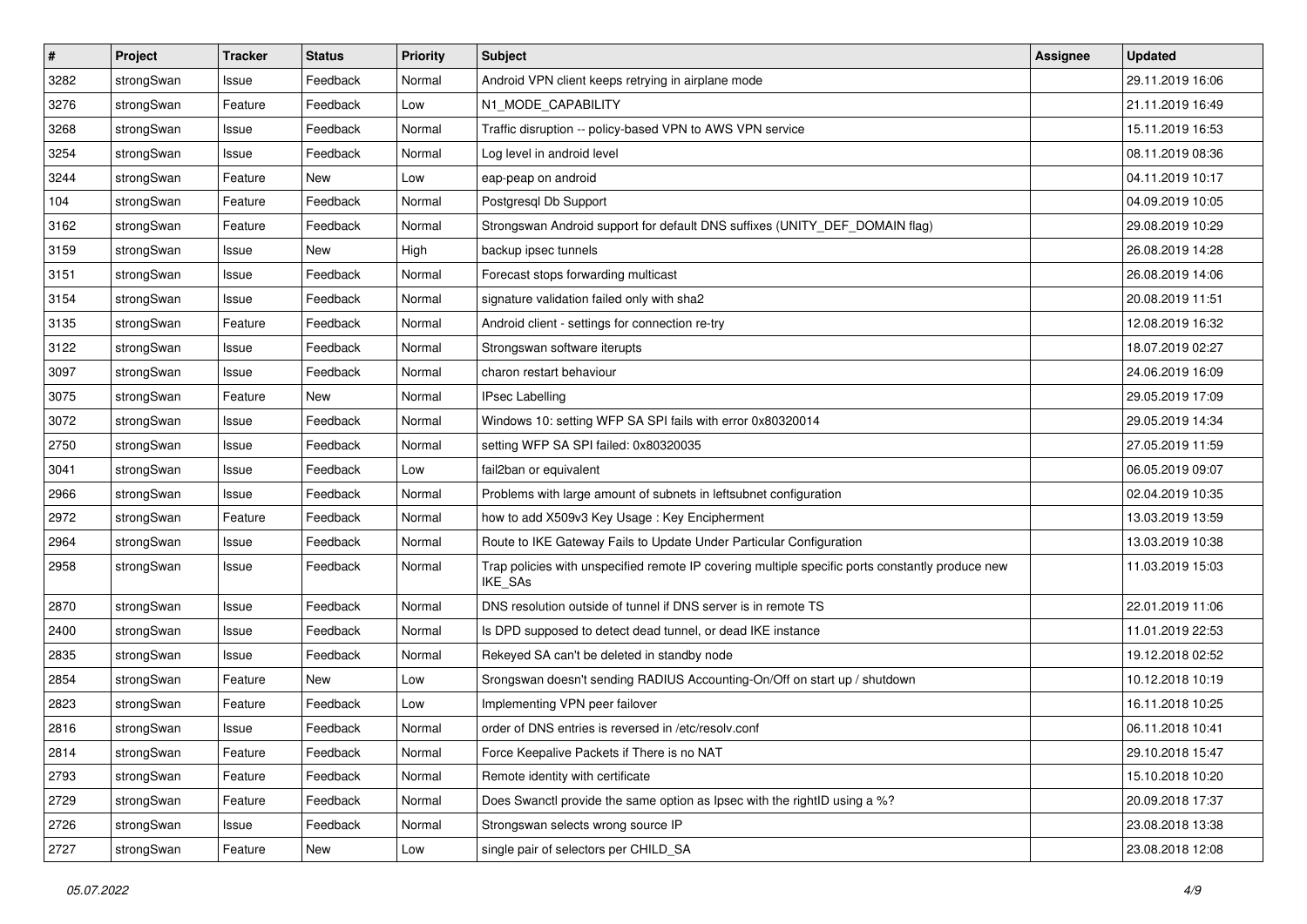| $\pmb{\#}$ | Project    | <b>Tracker</b> | <b>Status</b> | <b>Priority</b> | <b>Subject</b>                                                                                   | <b>Assignee</b> | <b>Updated</b>   |
|------------|------------|----------------|---------------|-----------------|--------------------------------------------------------------------------------------------------|-----------------|------------------|
| 2707       | strongSwan | Feature        | New           | Normal          | More attributes taken/translated from radius attributes                                          |                 | 14.07.2018 15:21 |
| 2621       | strongSwan | Issue          | Feedback      | Normal          | Android: VPN connection stops working, strongSwan shows Connected                                |                 | 06.07.2018 13:06 |
| 2698       | strongSwan | Issue          | Feedback      | Low             | DSCP and kernel-libipsec                                                                         |                 | 04.07.2018 15:01 |
| 2691       | strongSwan | Issue          | New           | Normal          | Strongswan and KSOFTIRQ cpu utilization                                                          |                 | 26.06.2018 14:34 |
| 2682       | strongSwan | Issue          | <b>New</b>    | Normal          | IMV/IMC (re)Attestation                                                                          |                 | 07.06.2018 21:25 |
| 2678       | strongSwan | Issue          | Feedback      | Normal          | Phase 1 issue                                                                                    |                 | 07.06.2018 20:06 |
| 2671       | strongSwan | Issue          | New           | Normal          | Passing user-supplied cerificate file names to charon-nm is problematic                          |                 | 23.05.2018 21:27 |
| 2668       | strongSwan | Feature        | Feedback      | Normal          | UE shall include the DEVICE_IDENTITY Notify payload                                              |                 | 22.05.2018 13:48 |
| 352        | strongSwan | Issue          | Feedback      | Normal          | unable to allocate SPIs from kernel when running 32 bit binaries on 64 bit Linux                 |                 | 17.04.2018 14:59 |
| 2618       | strongSwan | Issue          | Feedback      | Normal          | Query regarding assignment of Tunnel IP                                                          |                 | 09.04.2018 10:57 |
| 2580       | strongSwan | Issue          | Feedback      | Normal          | [CFG] handling xx attribute failed in Android or Ubuntu, but works in macOS                      |                 | 09.03.2018 17:49 |
| 2560       | strongSwan | Issue          | Feedback      | Normal          | Duplicate CA cert requests sent                                                                  |                 | 28.02.2018 10:54 |
| 1068       | strongSwan | Bug            | Feedback      | Normal          | strongswan 5.3.2 and IKEv1 in transport mode causes NO_PROPOSAL_CHOSEN error                     |                 | 26.01.2018 13:30 |
| 2495       | strongSwan | Feature        | Feedback      | Normal          | LibreSSL Plugin                                                                                  |                 | 13.12.2017 09:29 |
| 2446       | strongSwan | Issue          | Feedback      | Normal          | Traffic loss during IKE reauth despite make-before-break enabled                                 |                 | 27.11.2017 17:12 |
| 2464       | strongSwan | Issue          | New           | Normal          | How to Loadbalance strongswan IPsec via NGINX?                                                   |                 | 12.11.2017 19:16 |
| 2459       | strongSwan | Issue          | New           | High            | updown script deleted firewall rules at down-client in make-before-break responder side          |                 | 05.11.2017 19:13 |
| 2077       | strongSwan | Issue          | Feedback      | Normal          | Grace period before reassigning offline IP lease                                                 |                 | 06.10.2017 10:44 |
| 2432       | strongSwan | Issue          | New           | Normal          | PLUTO_ME can be different for up-client and down-client                                          |                 | 21.09.2017 11:57 |
| 2411       | strongSwan | Issue          | Feedback      | Normal          | VPN server name resolution is done via overlay DNS server upon IKE disconnect                    |                 | 22.08.2017 10:42 |
| 2409       | strongSwan | Feature        | Feedback      | Low             | Android client status details                                                                    |                 | 18.08.2017 13:23 |
| 2394       | strongSwan | Issue          | Feedback      | Normal          | IP is not assigned after re-authentication                                                       |                 | 04.08.2017 19:03 |
| 2361       | strongSwan | Feature        | New           | Normal          | Import .sswan files from NetworkManager                                                          |                 | 12.06.2017 15:25 |
| 2095       | strongSwan | Feature        | Feedback      | Normal          | Support liveness check in Strongswan                                                             |                 | 31.05.2017 00:56 |
| 397        | strongSwan | <b>Bug</b>     | New           | High            | Receive TS_UNACCEPTABLE errors                                                                   |                 | 31.05.2017 00:35 |
| 1559       | strongSwan | Feature        | Feedback      | Normal          | Expose received XAUTH/EAP username/password prompts via VICI, send secrets via VICI on<br>prompt |                 | 09.05.2017 16:28 |
| 2319       | strongSwan | Issue          | Feedback      | Normal          | gives up trying to bring up connection after DNS SERVFAIL                                        |                 | 08.05.2017 15:41 |
| 2307       | strongSwan | Feature        | Feedback      | Normal          | Permit installation of trap policy for CHILD_SA configurations with unset local_addrs            |                 | 26.04.2017 15:04 |
| 2273       | strongSwan | <b>Bug</b>     | Feedback      | Normal          | Unable to install strongswan client helper on OSX El Capitan                                     |                 | 10.03.2017 15:34 |
| 2260       | strongSwan | Issue          | New           | Normal          | Number of CHILD_SA for a single connection grows over time                                       |                 | 28.02.2017 13:46 |
| 2203       | strongSwan | Issue          | Feedback      | Normal          | Protecting symetric traffic using high availability in gateway to gateway setup (both active)    |                 | 15.02.2017 14:20 |
| 2202       | strongSwan | Feature        | Feedback      | Normal          | Radius NAS IP to be specified                                                                    |                 | 18.01.2017 17:58 |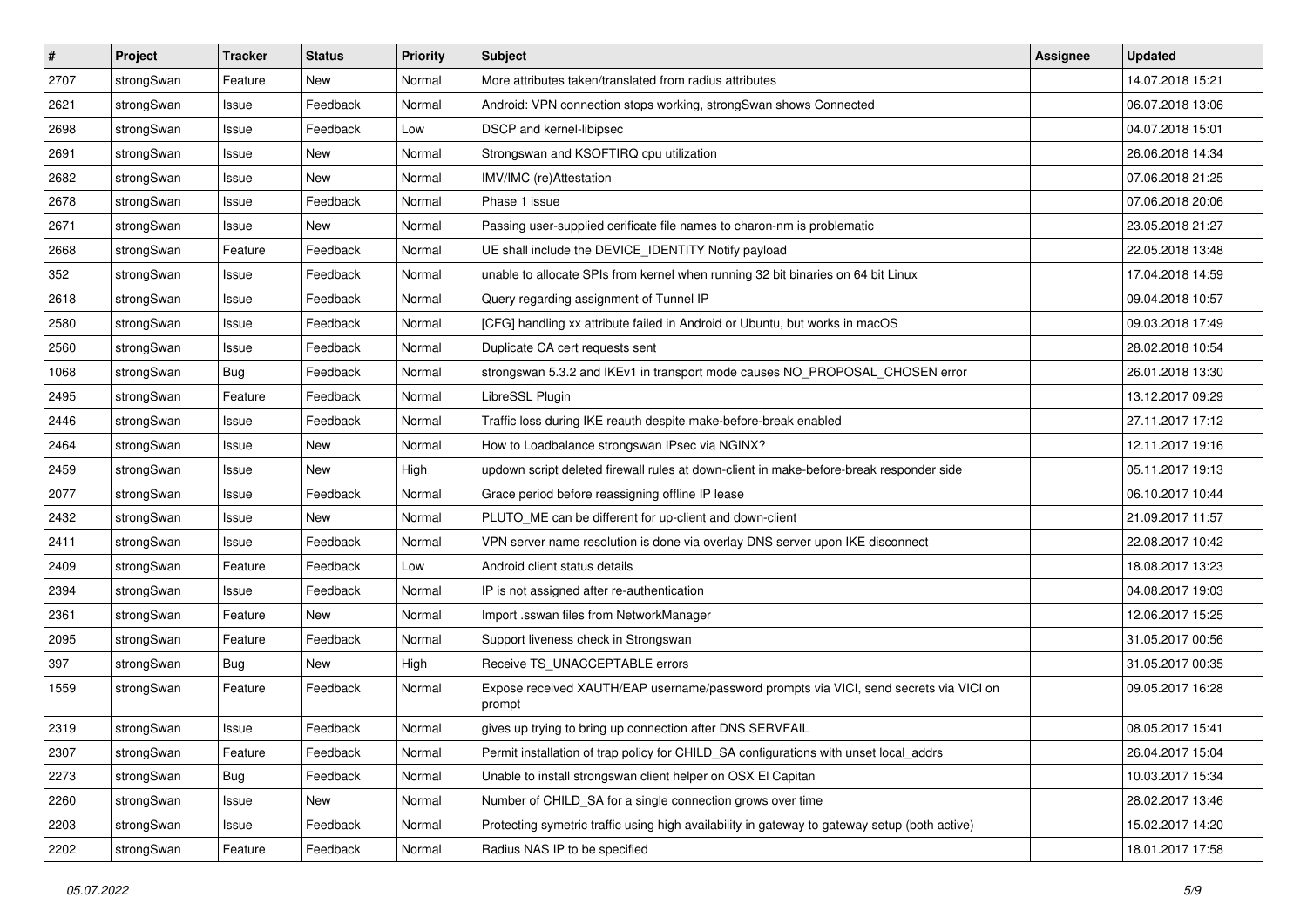| #    | Project    | <b>Tracker</b> | <b>Status</b> | <b>Priority</b> | <b>Subject</b>                                                                                                                                          | <b>Assignee</b> | <b>Updated</b>   |
|------|------------|----------------|---------------|-----------------|---------------------------------------------------------------------------------------------------------------------------------------------------------|-----------------|------------------|
| 2184 | strongSwan | Issue          | Feedback      | Normal          | configuration with multiple RSA keys                                                                                                                    |                 | 14.12.2016 13:09 |
| 2185 | strongSwan | Feature        | Feedback      | Normal          | INTERNAL IP4 SUBNET Attribute Support in Android Client                                                                                                 |                 | 10.12.2016 01:14 |
| 2178 | strongSwan | Issue          | New           | Normal          | ha and updown                                                                                                                                           |                 | 01.12.2016 13:53 |
| 2165 | strongSwan | Feature        | Feedback      | Normal          | missing LIBRESSL_VERSION_NUMBER support                                                                                                                 |                 | 03.11.2016 09:23 |
| 1082 | strongSwan | Feature        | Feedback      | Normal          | Framed-Route to set leftsubnet                                                                                                                          |                 | 07.10.2016 10:02 |
| 2112 | strongSwan | Issue          | New           | Normal          | Broadcast packets are not relayed from Lan to Vpn clilent                                                                                               |                 | 14.09.2016 14:18 |
| 2110 | strongSwan | Issue          | Feedback      | Normal          | Remote Identity (IDr) in IKE AUTH Response is sent as hex-encoded binary value instead of text<br>when setting leftid to type KEY_ID (leftid=@#xxxxxxx) |                 | 13.09.2016 21:42 |
| 1506 | strongSwan | Feature        | Feedback      | Normal          | Enhance DoS protection to deny users that failed Authentication                                                                                         |                 | 17.06.2016 14:31 |
| 1482 | strongSwan | Feature        | Feedback      | Normal          | Allow changing init_limit_half_open etc. at runtime by reloading strongswan.conf                                                                        |                 | 26.05.2016 14:49 |
| 1456 | strongSwan | Issue          | Feedback      | Normal          | Missing Tunnel-Client-Endpoint & Tunnel-Server-Endpoint AVP in RADIUS Accounting Start/Stop<br>messages                                                 |                 | 11.05.2016 11:54 |
| 1422 | strongSwan | Issue          | Feedback      | Normal          | IKEv1: IKE_SA reauth vs. CHILD_SA rekey race prevents IKE_SA reauthentication in time                                                                   |                 | 20.04.2016 15:06 |
| 1383 | strongSwan | Issue          | Feedback      | Normal          | How to limit the amount of the installed Child SAs                                                                                                      |                 | 08.04.2016 11:20 |
| 1338 | strongSwan | Issue          | Feedback      | Normal          | problem with changing esp algorithm in strongswan                                                                                                       |                 | 10.03.2016 18:23 |
| 1334 | strongSwan | Issue          | Feedback      | Normal          | Version 5.3.5, duplicated tunnel aftr IKE_SA rekeyed                                                                                                    |                 | 10.03.2016 11:06 |
| 1289 | strongSwan | Issue          | New           | Normal          | HA plugin should sync last sent packet                                                                                                                  |                 | 01.02.2016 13:59 |
| 1276 | strongSwan | Issue          | Feedback      | Normal          | Threading: ext-auth hook blocks any other connection attempt                                                                                            |                 | 27.01.2016 12:28 |
| 1253 | strongSwan | Feature        | Feedback      | Normal          | Strongswan doesn't support CA bundles                                                                                                                   |                 | 19.01.2016 11:23 |
| 1271 | strongSwan | Issue          | New           | Normal          | X.509 UTF-8 support                                                                                                                                     |                 | 17.01.2016 14:39 |
| 930  | strongSwan | Feature        | <b>New</b>    | Normal          | Option to have non-sequential v6 roadwarrior addresses                                                                                                  |                 | 12.01.2016 16:36 |
| 1251 | strongSwan | Feature        | New           | Normal          | FreeBSD HA                                                                                                                                              |                 | 11.01.2016 22:01 |
| 1008 | strongSwan | Feature        | Feedback      | Normal          | FARP for IPv6                                                                                                                                           |                 | 14.12.2015 20:59 |
| 162  | strongSwan | Feature        | Feedback      | Normal          | Submit ClusterIP patches mainline                                                                                                                       |                 | 14.12.2015 20:43 |
| 1207 | strongSwan | Feature        | New           | Normal          | Add more than 2 hosts support to HA plugin and make it configurable                                                                                     |                 | 08.12.2015 05:05 |
| 1157 | strongSwan | Issue          | Feedback      | Normal          | Message ID overflow RFC 5996 2.2                                                                                                                        |                 | 12.10.2015 13:52 |
| 1000 | strongSwan | Feature        | Feedback      | Normal          | Raise ALERT_TS_MISMATCH in IKE V1                                                                                                                       |                 | 09.09.2015 12:47 |
| 1081 | strongSwan | Feature        | <b>New</b>    | Normal          | Active/standby VPN Gateway Failover                                                                                                                     |                 | 21.08.2015 22:01 |
| 1079 | strongSwan | Feature        | Feedback      | Normal          | Future Plans for firwall configuration equivalent under FreeBSD                                                                                         |                 | 21.08.2015 15:58 |
| 994  | strongSwan | <b>Bug</b>     | New           | Urgent          | same rekey time for ike and child causes tunnel deletion for ikev1 in 5.2.2 version                                                                     |                 | 12.06.2015 12:31 |
| 973  | strongSwan | Issue          | New           | Normal          | IKEv2 dpd + auto=route + tunnel downtime cause additional CHILD_SAs                                                                                     |                 | 29.05.2015 17:40 |
| 357  | strongSwan | Issue          | New           | Normal          | Lifetime in case of IKEv1                                                                                                                               |                 | 18.05.2015 10:40 |
| 927  | strongSwan | Feature        | New           | Normal          | Charon: Implement route events and add an consumer in updown plugin                                                                                     |                 | 11.04.2015 12:02 |
| 926  | strongSwan | Issue          | New           | Normal          | HA: resync errors when a node is joining a cluster                                                                                                      |                 | 10.04.2015 15:05 |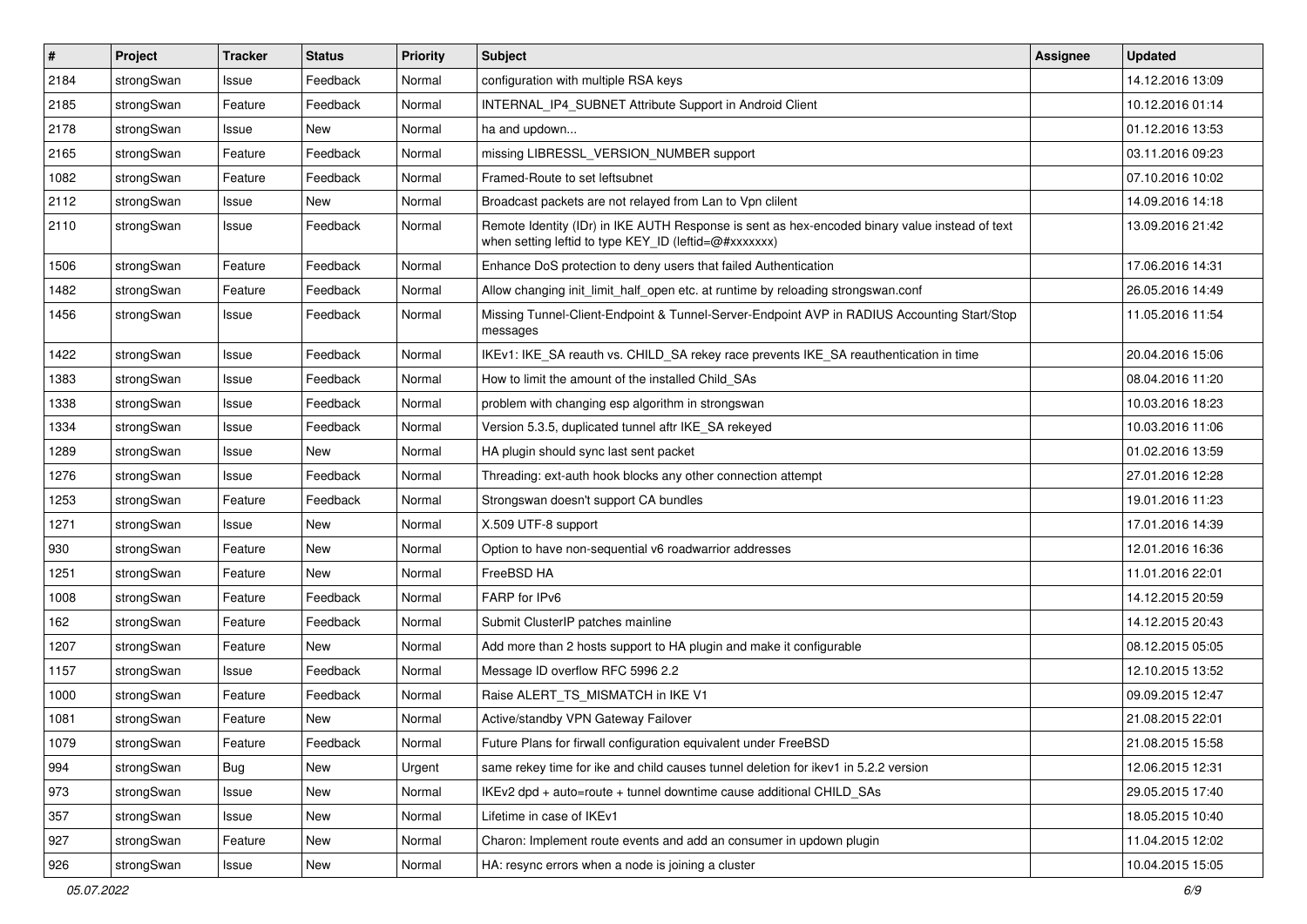| $\sharp$ | Project    | <b>Tracker</b> | <b>Status</b> | <b>Priority</b> | <b>Subject</b>                                                                                           | <b>Assignee</b>    | <b>Updated</b>   |
|----------|------------|----------------|---------------|-----------------|----------------------------------------------------------------------------------------------------------|--------------------|------------------|
| 923      | strongSwan | Issue          | New           | Normal          | MOBIKE not working on HA cluster                                                                         |                    | 09.04.2015 09:46 |
| 38       | strongSwan | Feature        | <b>New</b>    | Low             | OCSP in IKE payload, RFC4806                                                                             |                    | 19.12.2014 14:20 |
| 87       | strongSwan | Feature        | New           | Normal          | IPsec Multicast Support                                                                                  |                    | 19.12.2014 14:20 |
| 777      | strongSwan | Issue          | New           | Normal          | column length in attributes table of strongswan database is too short                                    |                    | 25.11.2014 20:46 |
| 766      | strongSwan | Feature        | <b>New</b>    | Normal          | Make retransmit settings tunable by connection                                                           |                    | 14.11.2014 10:02 |
| 746      | strongSwan | Feature        | New           | Normal          | Different radius server(s) for accounting                                                                |                    | 22.10.2014 12:23 |
| 730      | strongSwan | Issue          | <b>New</b>    | Normal          | NAT-NAT fallback                                                                                         |                    | 09.10.2014 12:40 |
| 725      | strongSwan | Issue          | New           | High            | Mediation connection get stuck if peer is not online                                                     |                    | 03.10.2014 12:02 |
| 702      | strongSwan | Issue          | New           | Normal          | ipsec route mode, Strongswan as responder may result collsion in INIT exchange. and ike                  |                    | 12.09.2014 16:34 |
| 697      | strongSwan | Issue          | <b>New</b>    | Normal          | HA: nodes fail to sync data because of UDP packet drops                                                  |                    | 09.09.2014 14:29 |
| 541      | strongSwan | Issue          | New           | Normal          | List of servers in client config (Failover)                                                              |                    | 13.08.2014 15:10 |
| 645      | strongSwan | Feature        | <b>New</b>    | Normal          | Support HeapAlloc() and friends in leak-detective                                                        |                    | 10.07.2014 15:12 |
| 644      | strongSwan | Feature        | New           | Normal          | Non-monolithic Windows build                                                                             |                    | 10.07.2014 15:12 |
| 643      | strongSwan | Feature        | New           | Normal          | CNG/Bcrypt native Windows crypto plugin                                                                  |                    | 10.07.2014 15:12 |
| 642      | strongSwan | Feature        | <b>New</b>    | Normal          | Windows Named Pipe stream and service                                                                    |                    | 10.07.2014 15:11 |
| 641      | strongSwan | Feature        | New           | Normal          | kernel-iph virtual IP support and IKE routing lookups ignoring IPsec routes                              |                    | 10.07.2014 15:11 |
| 640      | strongSwan | Feature        | New           | Normal          | Provide an init_once() abstraction layer                                                                 |                    | 10.07.2014 15:10 |
| 522      | strongSwan | Issue          | <b>New</b>    | Normal          | Mac OS X native application won't update network interface for DNS lookups                               |                    | 08.07.2014 10:23 |
| 628      | strongSwan | Issue          | New           | Normal          | Windows Phone 8.1 - Certificate Pattern Matching                                                         |                    | 30.06.2014 14:06 |
| 619      | strongSwan | Issue          | New           | Normal          | pki --issue should have an --out option                                                                  |                    | 15.06.2014 00:26 |
| 368      | strongSwan | Feature        | New           | Low             | Add support for UNITY_DEF_DOMAIN mode config and pass domain to resolvconf                               |                    | 27.07.2013 01:25 |
| 312      | strongSwan | Feature        | New           | Normal          | Feature Request: Option to limit or disable sending of ADDITIONAL_*_ADDRESS list for MOBIKE<br>Responder |                    | 13.03.2013 19:19 |
| 215      | strongSwan | Feature        | <b>New</b>    | Normal          | strongswan NetworkManager plugin: make the "normal" ipsec configuration usable                           |                    | 12.08.2012 04:47 |
| 542      | strongSwan | Issue          | Feedback      | Normal          | Nesting tunnels                                                                                          | Andreas<br>Steffen | 07.03.2014 09:22 |
| 406      | strongSwan | Feature        | Feedback      | Low             | TNC: Speeding up the Attestation process                                                                 | Andreas<br>Steffen | 10.09.2013 14:00 |
| 404      | strongSwan | Issue          | Feedback      | Normal          | TNC: Update HowTos and implement some compilation flag checking                                          | Andreas<br>Steffen | 10.09.2013 13:58 |
| 2494     | strongSwan | Issue          | Feedback      | Normal          | Problems With 64bit Slot IDs With Pkcs11 Plugin                                                          | Jordan Hrycaj      | 12.12.2017 16:03 |
| 2493     | strongSwan | Issue          | Feedback      | Normal          | Pkcs11 Plugin Returns w/Bogus Return Code                                                                | Jordan Hrycaj      | 12.12.2017 15:58 |
| 960      | strongSwan | Feature        | Feedback      | Normal          | Raise ALERT_PROPOSAL_MISMATCH_IKE in IKE V1                                                              | Martin Willi       | 30.08.2017 09:05 |
| 1165     | strongSwan | Issue          | New           | Normal          | StrongSwan Virtual Ip problem                                                                            | Martin Willi       | 19.10.2015 23:59 |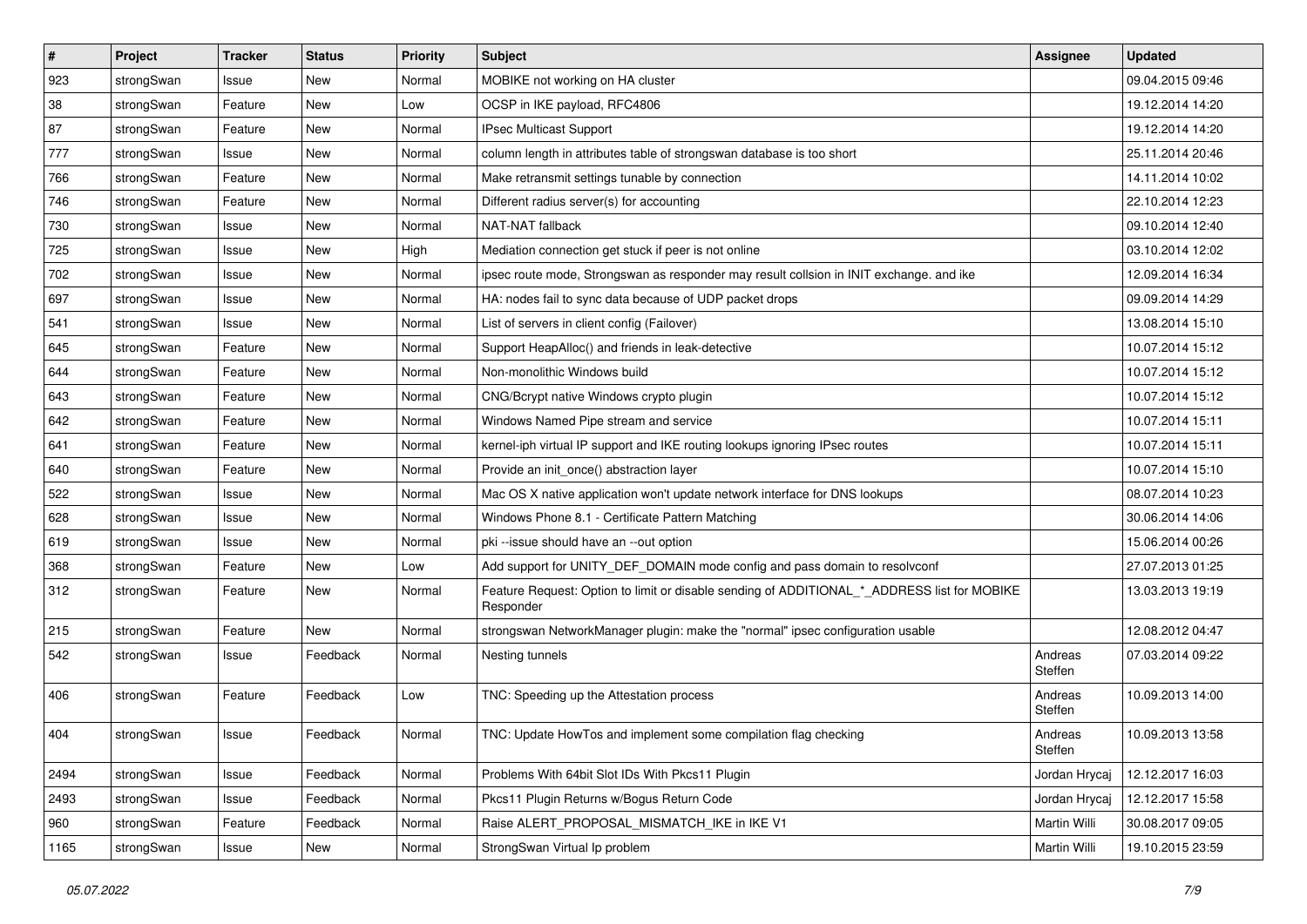| $\#$ | Project    | Tracker    | <b>Status</b> | <b>Priority</b> | Subject                                                                    | <b>Assignee</b>          | <b>Updated</b>   |
|------|------------|------------|---------------|-----------------|----------------------------------------------------------------------------|--------------------------|------------------|
| 456  | strongSwan | Bug        | Feedback      | Normal          | StrongSwan client for OS X crashes                                         | Martin Willi             | 21.03.2014 12:16 |
| 129  | strongSwan | Feature    | Assigned      | Normal          | Relations between ike/child/peer_cfg                                       | Martin Willi             | 06.02.2012 10:50 |
| 3606 | strongSwan | Issue      | Feedback      | Normal          | Using ipsec tunnel from "foreign" subnet                                   | Noel Kuntze              | 26.10.2020 12:23 |
| 3680 | strongSwan | Issue      | Feedback      | Normal          | How to unload a paritcular certificate from strongswan.                    | Tobias<br><b>Brunner</b> | 27.01.2021 09:28 |
| 3673 | strongSwan | Issue      | Feedback      | Normal          | IKEv2/IPSec MSCHAPv2 fails on Android 11 (API 30).                         | Tobias<br><b>Brunner</b> | 17.01.2021 07:25 |
| 3668 | strongSwan | Issue      | Feedback      | Normal          | Configuring the strongSwan Helm chart on openshift                         | Tobias<br><b>Brunner</b> | 07.01.2021 16:33 |
| 3665 | strongSwan | Issue      | Feedback      | Normal          | When there is data flow, the VPN tunnel will not automatically connect     | Tobias<br><b>Brunner</b> | 05.01.2021 16:26 |
| 3636 | strongSwan | Issue      | Feedback      | Normal          | Tor behind VPN                                                             | Tobias<br><b>Brunner</b> | 23.11.2020 14:09 |
| 3620 | strongSwan | Issue      | Feedback      | Normal          | L2TP/IPSEC ipsec.conf setting                                              | Tobias<br><b>Brunner</b> | 12.11.2020 10:14 |
| 3626 | strongSwan | Issue      | Feedback      | Low             | "Always On VPN" not available in Fire TV 4k                                | Tobias<br><b>Brunner</b> | 11.11.2020 12:41 |
| 3594 | strongSwan | Issue      | Feedback      | Normal          | How to see the traffic at ESP in UDP SPIs and forwarding rule              | Tobias<br>Brunner        | 15.10.2020 13:57 |
| 3584 | strongSwan | Issue      | Feedback      | Normal          | Separate ipsec.conf file per conn and separate ipsec.secrets file per conn | Tobias<br><b>Brunner</b> | 30.09.2020 17:06 |
| 3560 | strongSwan | Issue      | Feedback      | Normal          | PSK tunnel working - Cert fails with fragmention errors                    | Tobias<br><b>Brunner</b> | 11.09.2020 14:15 |
| 3291 | strongSwan | Issue      | Feedback      | Normal          | IPSec IKEv2 Client to VPN service 2                                        | Tobias<br><b>Brunner</b> | 16.08.2020 12:58 |
| 2189 | strongSwan | Feature    | Assigned      | Normal          | Support RFC 8229: TCP Encapsulation of IKE and IPsec Packets               | Tobias<br><b>Brunner</b> | 05.06.2020 19:48 |
| 3341 | strongSwan | <b>Bug</b> | Feedback      | Normal          | Application Icon missing on firestick 4K                                   | Tobias<br><b>Brunner</b> | 20.02.2020 09:31 |
| 2392 | strongSwan | Feature    | Feedback      | Low             | enable eap-ttls in Android client                                          | Tobias<br><b>Brunner</b> | 04.07.2018 19:48 |
| 482  | strongSwan | Issue      | Feedback      | Normal          | NAT-NAT connection                                                         | Tobias<br><b>Brunner</b> | 09.10.2014 12:37 |
| 693  | strongSwan | Feature    | Feedback      | Normal          | Time policy for roadwarrior                                                | Tobias<br><b>Brunner</b> | 02.09.2014 11:06 |
| 552  | strongSwan | Issue      | Feedback      | Normal          | move pki tool to ipsecdir                                                  | Tobias<br><b>Brunner</b> | 14.04.2014 13:52 |
| 268  | strongSwan | Feature    | Feedback      | Normal          | support for ssh keypairs in strongswan network-manager plugin              | Tobias<br><b>Brunner</b> | 19.02.2014 15:13 |